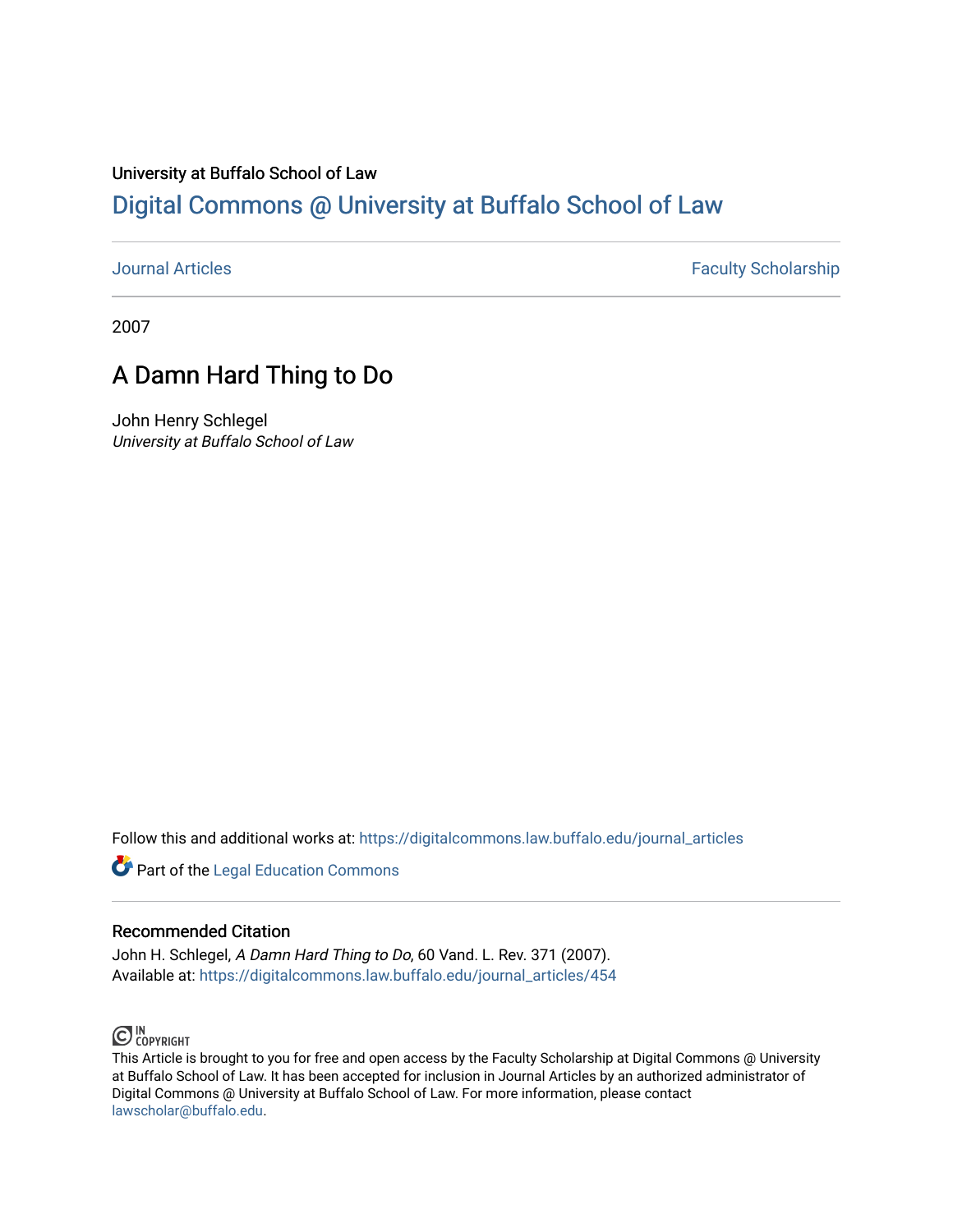# **A Damn Hard Thing to Do**

### *John Henry Schlegel\**

Back in the mid-eighties, I offered a first year, second semester "un-elective" called American Legal Theory and American Legal Education. It scrunched together two history courses I had taught irregularly before. I liked the way the two topics fit together and still do, but with so many recalcitrant law students enrolled in it, the course was an unmitigated disaster. As is always the case with such attempts at offering perspective, amidst the shambles I had acquired at least a few devoted students. At the end of the last class one of them came up to the front to ask a somewhat rhetorical question. He said, "Do I read you correctly? You have been arguing that if we want to change legal education, we have to change the categories of legal thought?" I nodded in agreement, to which he replied, "You know that's gonna be damn hard?"

I remember this comment not just because of the student's insight but also because it pretty much marked the end to my active participation in attempts at significantly reforming the curriculum at the University at Buffalo Law School. An attempt to comprehensively reform the first-year curriculum had recently broken down when one crucial participant offered a "my way or the highway" alternative that none of us could understand. Such a result was a fitting tombstone to a career that had started back in 1967 when I was a third-year law student. Gerhard Casper, then new to the University of Chicago Law School faculty, gathered a group of my classmates together to discuss revision of that school's curriculum. As a member of this group, I suggested that the first year be given over to tutorial work designed to bring all students up to master's degree level of competence in a range of relevant social sciences. I then suggested that the existing first year be moved to the second; the existing second, to the third; and the balance heaved overboard. At the time I did not understand that Gerhard was already running for dean, but in retrospect, it should

**<sup>\*</sup>** Professor of Law and Roger and Karen Jones Faculty Scholar, State University of New York at Buffalo. This piece is for Ken Marvald who understood what generations of reformers of legal education have not. Bert helped, though in the end it turned out to be help with a future piece. Except for Bert, all of the rest of my "whole sick crew" was afraid to touch this one.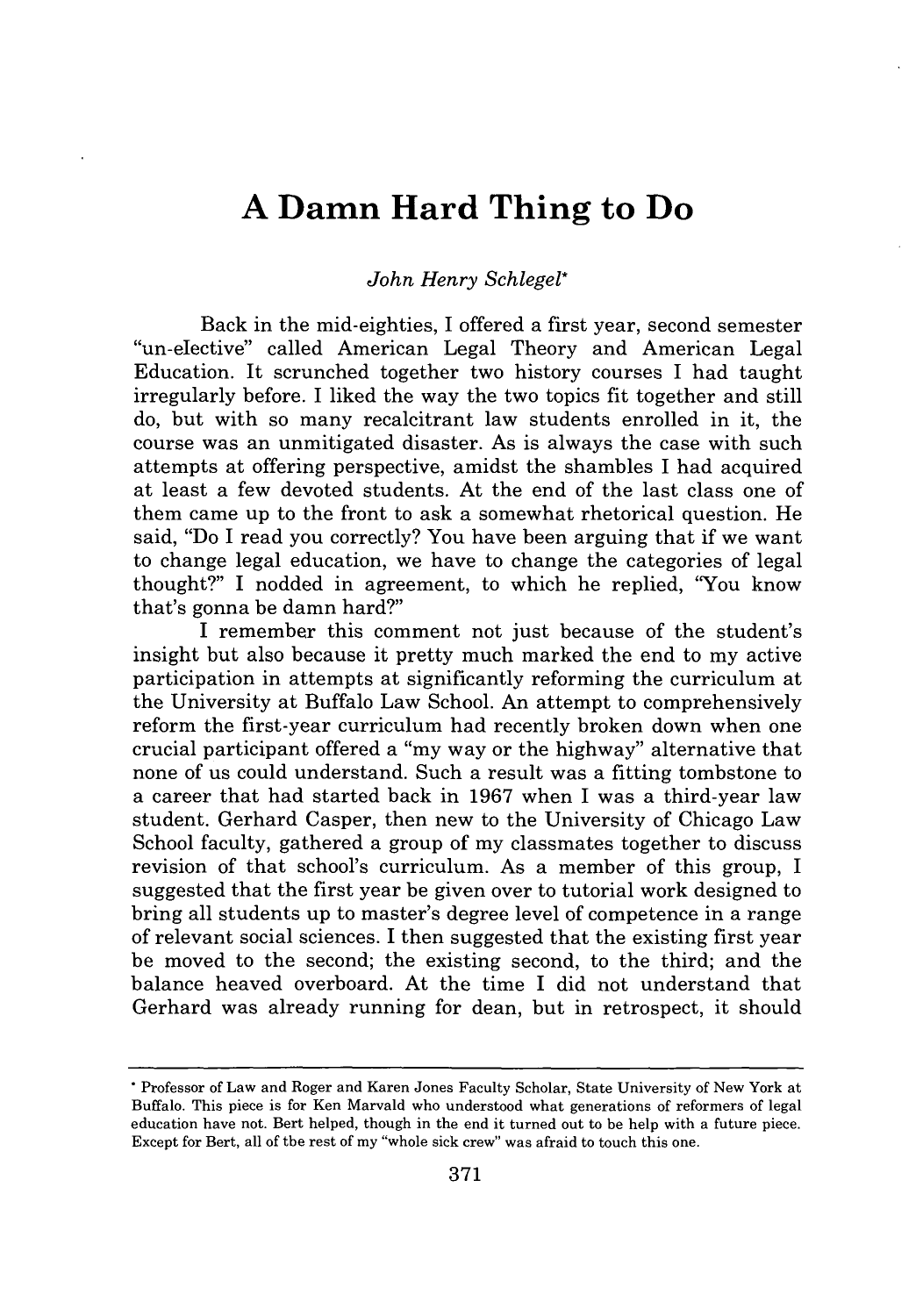have been obvious from his reply to my suggestion: "Mr. Schlegel, we are here to talk about reform, not revolution!"

Gerhard's comment seemed odd at the time, as I did not think that I had proposed exterminating the kulaks, but by the end of my twenty-year run at law school curriculum reform, I had adjusted my efforts to the more limited objective of understanding why the kulaks at least thought I had suggested expropriating the expropriators. From time to time I have offered such limited understandings in person and in print.' Generally, they have been met not even with a hostile scowl, but with stolid indifference, though once I generated a quite angry response from Tony Kronman, who was on that occasion my host. Still, when Ed Rubin, dean of the Vanderbilt University Law School, asked that I participate in this conference, true to my grandfather's reported observation when watching me as a young child try to force the large pot into the small one—"Determined son-ofa-gun, isn't he"—I agreed to try again.

Let us begin with familiar territory. One might argue that the primary obstacle to curricular change is the bar exam, though I suspect the bar examiners would jump on board were the bar supportive of a significant change. Or, if not the bar examiners, then the bar, though I think that the upper echelons only care that we sort our students enough to save them interview time in the hiring process, and the lower echelons, that we teach a bit of procedure and the ability to take directions. Or, if not the bar, then the students, who after over sixteen years on the academic treadmill prefer to have any knowledge delivered "straight in the vein," though I note that many students show a real interest in our present efforts up until they are exposed to practice in the summer before their second year and might well continue their interest had not that work experience disabused them of the notion that the first year of law school was a foundation for practice. Or, if not the students, then the faculty, who, not wholly wrongly, fear that significant reform would cause their existing storehouse of knowledge to be vastly reduced in value and thus themselves made redundant. Although these are all real obstacles, to

See, e.g., Bob Gordon et al., *Legal Education Then and Now: Changing Patterns in Legal Training and in the Relationship of Law Schools to the World Around Them, 47 AM. U. L. REV.* 751 (1998); John Henry Schlegel, *Between the Harvard Founders and the Legal Realists: The Professionalizationof the American Law Professor,* 35 J. LEGAL **EDUC. 311 (1985);** John Henry Schlegel, *But Pierre, If We Can't Think Normatively, What Are We to Do?*, 57 U. MIAMI L. REV. 955 (2003); John Henry Schlegel, *Law and Endangered Species: Is Survival Alone Cause for Celebration?,* 28 IND. L. REV. 391 (1995) [hereinafter *Law and Endangered Species*]; John Henry Schlegel, *Revenge, or Moon (Over) Your Law School,* 41 J. LEGAL EDUC. 467 (1990); John Henry Schlegel, *Searchingfor Archimedes - Legal Education, Legal Scholarship and Liberal Ideology,*  34 J. LEGAL EDUC. 103 (1984); John Henry Schlegel, *Walt Was Right,* 51 J. LEGAL EDUC. 599 (2001).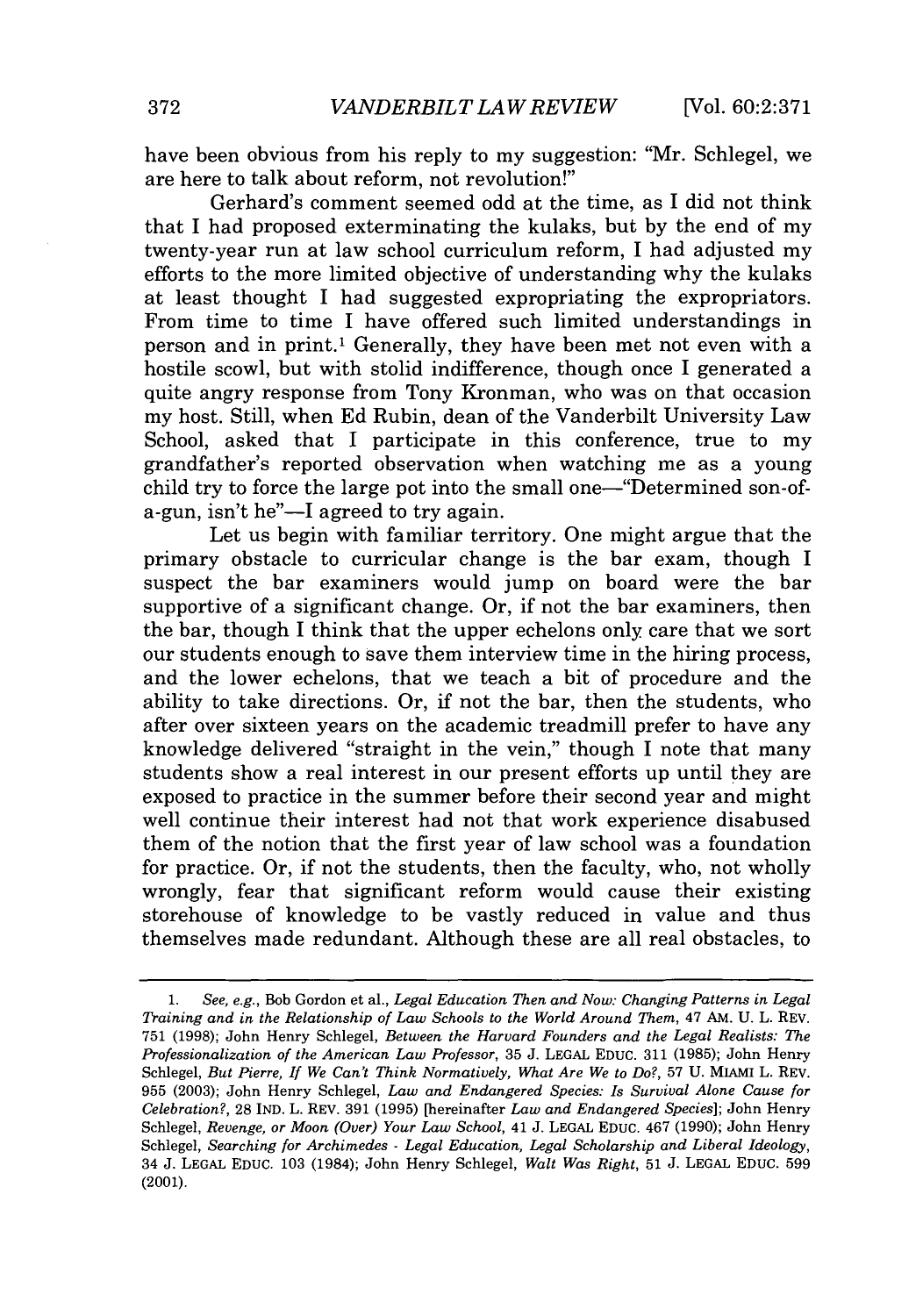my mind, all but the last is generally overrated. Rather, in keeping with my student's remark, and with a nod to my University of Chicago Law School heritage, I wish to focus on the impediment presented by the categories with which law professors think about teaching law.

At the outset, it is important to understand that the basic categories that we assume today-contract, tort, property, crime, constitutional law, etc., together with the oppositions of public/private, individual/state, subjective/objective, rules/standards, substance/ procedure, etc. and of course rights and their lack-are not timeless. They have a history. For example, Langdell tried to toss constitutional law out of the law school curriculum in the 1870s, and the course did not become particularly important until the 1930s. Even then, it was soon dismembered, when in the 1960s pieces were given over to various other courses. As late as 1911, John Henry Wigmore maintained that torts could only be understood by using a category system common in the mid-nineteenth century that emphasized the nature of the tortfeasor—railroads, autos, houses, bicycles, factories, stores, etc.<sup>2</sup> There were no courses in administrative law until the 1910s; neither labor law nor anti-trust became part of the curriculum until the 1920s, nor federal taxation until the 1930s. The law of sales was a part of property, namely personal property, and thus organized in terms of title until the 1960s. So, changing the categories is no big deal as an historical matter; instead, it is really interesting as such.

In the seventeenth and early eighteenth centuries, law was primarily organized in terms of the writs that defined the forms of action at common law, each writ arranged with a body of law appended to, and coincident with, its scope, the totality looking like a string of those electrically illuminated icicles that adorn houses at Christmas time. Blackstone attempted to make sense out of all of this in the late seventeenth century by explicitly pulling out relationships of status, and thus dependency-husbandwife, parent/child, guardian/ward, master/servant, landlord/tenant-as had been done earlier for estates in land and its wills and trusts cognate, future interests. Then he appended to the resulting structure the notion of powers absolute within their spheres, designed to keep the British Crown from interfering both in local affairs and in the economic transactions of the growing commercial classes. 3

But it was the pleading reforms of the early nineteenth century, which abolished the writ system, known in this country as the introduction of code pleading, that brought the question of the

<sup>2.</sup> *See* **JOHN** HENRY WIGMORE, **SELECT CASES ON** THE LAW OF TORTS **(1912).** 

<sup>3.</sup> *See* Duncan Kennedy, *The Structure of Blackstone's Commentaries,* **28 BUFF.** L. REV. **209 (1979).**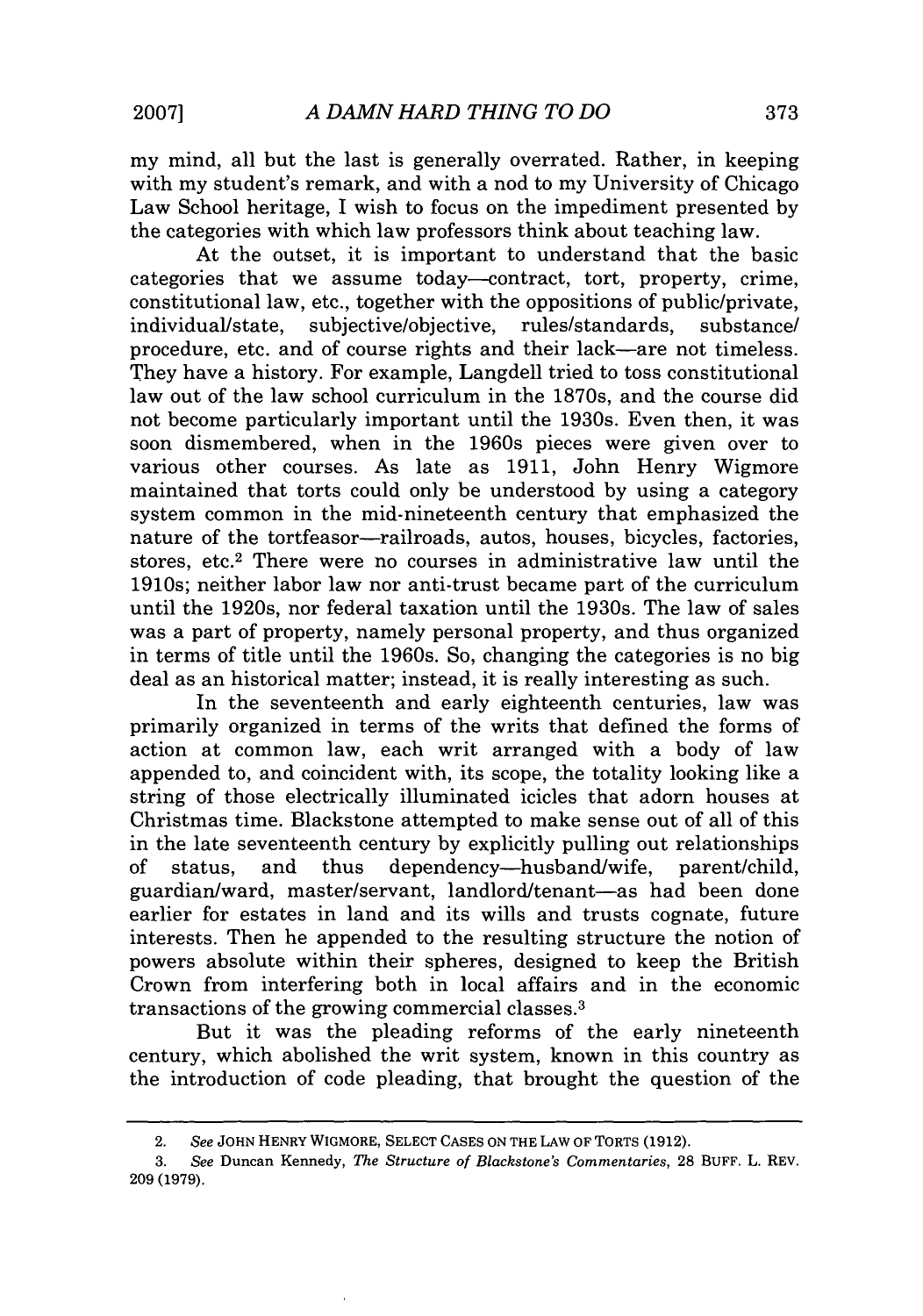organization of law, and so of the study of law, to a head. At this time, some modest attempt was made to reorganize law on the model of Roman Law, with its basic distinction between persons and things. This attempt continued even into the early twentieth century, but as one might guess, the idea did not go anywhere. Instead, after some finagling, the writs of Trespass on the Case and Assumpsit provided the outlines for Torts and Contracts, respectively, and Property was gathered together from several different writs. Thus, procedure came to be seen as so independent of substance that that oldest of procedurally based distinctions, law and equity, disappeared with the one civil action created by the Federal Rules of Civil Procedure.

Now, no one would argue that the set of categories created in the late nineteenth and early twentieth centuries was perfect or has come down to us unadulterated. For instance, the course in Quasi-Contracts, contracts made without explicit agreement, represented by the Writ of Indebatus Assumpsit, died a quick and painless death. Also listed among the departed are Bailments, Carriers, Mortgages and Suretyship; on life support are Agency, Future Interests and Negotiable Instruments; and many schools have waved goodbye to the full year of the classic three common law subjects as well as the once "required" aspect of a dozen or so courses.

Still, in a legal world that is overwhelmingly statutory, there is no first-year course rooted in a statute. Contracts has not morphed into Commercial Law, Torts into Insurance Law I or Property into Land Use Planning. Even Criminal Law, a course founded on the proposition that all crimes must be statutory, starts with theories of punishment and focuses on homicide and theft, the most common lawlike of crimes. Likewise, Civil Procedure spends the least time on discovery, the most statutory-heavy part of pre-trial practice, and even strict constructionists have to fulminate against a Constitution that is as much a matter of common law as that horrid example of legal excreta, the English "unwritten" constitution.

On the other side of the great divide that a law student crosses his or her first summer stands a curriculum that in its cornucopia of delights makes it clear that the old categories no longer make much sense. Name a sexy topic—election law is the latest, God Bless *Bush v.* Gore-and there one finds a course that either follows a statute in detail or synthesizes material from all over the categories of the pre-World War II curriculum. There is no grand intellectual structure left, but the elective system hides this fact, as does the treaty that separates first year from upper division teachers.

Why has this intellectual house of cards not collapsed? First, consider the sociological aspects of the matter, the profession that is law teaching. The profession as we know it today was created at about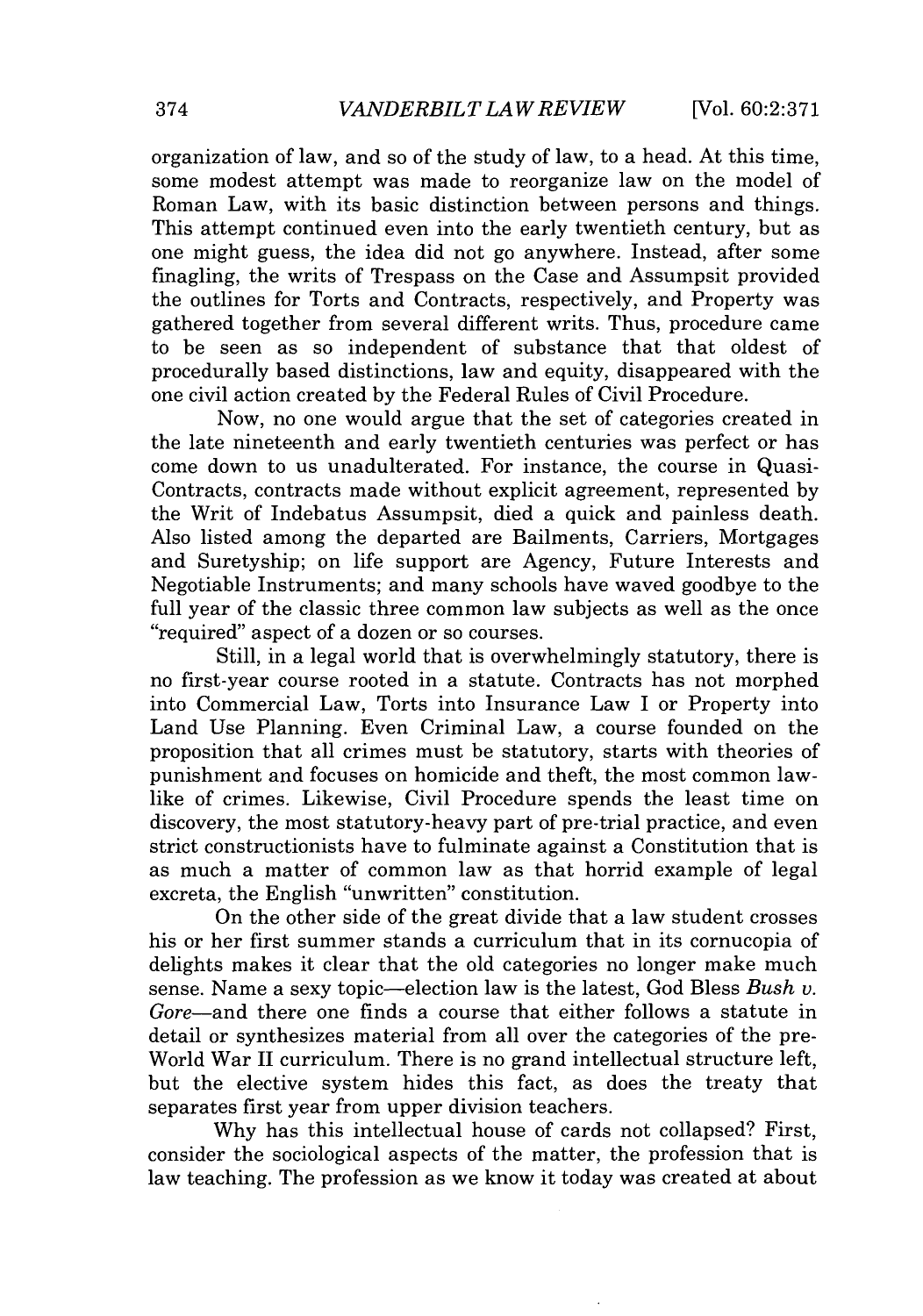the same time as the rest of the university disciplines-the late nineteenth and early twentieth centuries. Significantly, this was at about the same time the current curricular structure fell into place. As part of this collective exercise of academic product differentiation, the law professors chose (or were left with, because no one else wanted) the rules of law as their separate special subject matter and "thinking like a lawyer" as their separate special method. Notice particularly, the choice of method. It was not "acting like a lawyer," except in the narrow sense that the focus on the rules of law evoked one aspect of the appellate practice of lawyers and judges, the somewhat unusual circumstance where the question of what is the proper rule of law is central to an appeal, rather than evidentiary issues or other procedural matters.

The interesting part of this choice is that the point of the teaching of the first full-time law professors was relatively continuous with that of the part-time teachers—retired judges and unsuccessful lawyers-who were the law professors of the earlier years of the nineteenth century. The content of the instruction delivered at that earlier time was, at least in part, an exercise in justification. This exercise implicitly argued that the existing rules of law, while not perfect-that would have been implausible-were, overall, acceptable. Criticism, if limited to circumstances at the edges of the rules of law, was quite proper and often offered, but criticism of the core was neither acceptable, nor tendered. Langdell's case method class changed this lecture-based monologue of justification into the pedagogically more effective-at least if drawing forth the implicit assent of the student was the objective-dialogue that we call Socratic. Otherwise, it changed nothing. Part of the object of every class remained justification by occasional criticism, a method of justification that has proven to be mighty resilient. Indeed, it survived intact as, in the middle years of the twentieth century, the grounds for justification shifted from the slippery ground of logical entailment to the different, but equally slippery, ground of policy acceptability.

For the legal academic, the choice of the law school's subject matter and method was Fat City. First, one got to play judge, always a heady activity for one so far from the bench. Second, scholarship in the discipline required no messy social science-y fieldwork. Someone else created the materials for research, and then the postal service delivered them to the library. Third, one didn't really have to know anything about what "real lawyers" did all day, which in any case obviously appeared to be mostly a tedious routine accompanied with the worry that clients might not appear, or if they appeared, not pay for services rendered. And fourth, even in the early years the salaries were generous by standards elsewhere in the university system. The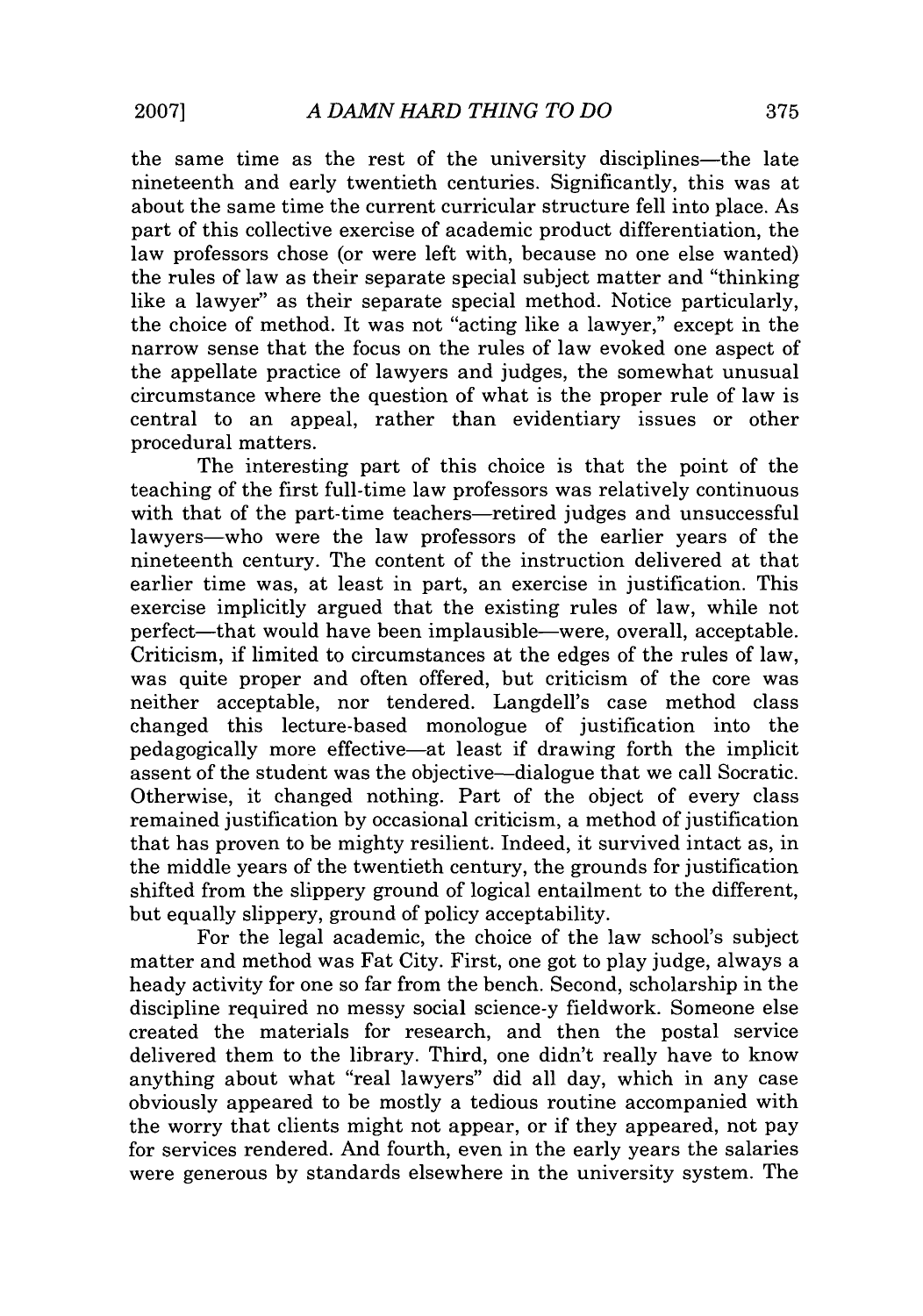only downside was the need to grade great quantities of exams, a complaint that persists unabated today.

Little has changed to make being a law professor any less of an exercise in light lifting. True, getting tenure has become more difficult. But teaching has become easier. US News rankings and the LSAT have combined to make student ability more uniform within each school, and the growth of faculty has both reduced teaching loads and increased the possibilities for specialization. The supposed rigor of the Socratic method has largely died out, as has the rigor of grading except at those schools that unaccountably support a mandatory curve for an academically all-but-homogenous group of students. Moreover, at least in many schools, salary growth in the Law School has far outpaced that in the College of Arts and Sciences. How could one complain?

Well, of course, I can and do complain. As always, I am the skunk at the garden party, the person whose job is to say, "that idea just ain't radical enough to make much of a difference in so entrenched a social formation as the American law school." So, what do I have to complain about? To mangle a quote from Marlon Brando, "Whaddya got time for?" After all, once in my life I was known for being able to create a new and different first year curriculum on request. Today, in a more expansive mood, I will offer a full three years of law study.

I begin with an observation that I believe is true, but that I will not take your time to defend, that "if you want to do something new, you have to think something new." I wish to locate my something new in an observation that Bayless Manning, fancy Yale Law Professor, fancy Stanford Dean and fancy Wall Street lawyer, made over fifteen years ago. He hazarded that the lawyer's favorite verb was the verb "to do."<sup>4</sup> Just what do lawyers do all day that might ground a law school's entire curriculum?

Let me get out of the way something that is not coming next. What follows is not a plea for more clinical education. I have trashed the MacCrate report previously<sup>5</sup> and am not afraid of getting into

<sup>4.</sup> Cf. Bayless Manning, *From Learned Profession to Learned Business,* **37 BUFF.** L. REV. 658 (1989) (providing a much edited version of a livelier oral presentation).

<sup>5.</sup> *See Law and Endangered Species, supra* note 1. The MacCrate Report, named for Robert MacCrate, chair of the group that produced the document, is properly known as *Narrowing the Gap: Legal Education and Professional Development - An Educational Continuum,* 1992 A.B.A. SEC. LEG. EDUC. & **ADMISSION** TO BAR 1. It is generally understood that the panel was dominated by clinicians and that its recommendations instantiated a particular, disputable view of clinical legal education that underpins its emphasis on the "skills and values" necessary for the practice of law. It argued that law is a "unitary profession with its core body of knowledge, skills and values, common educational requirements and shared professional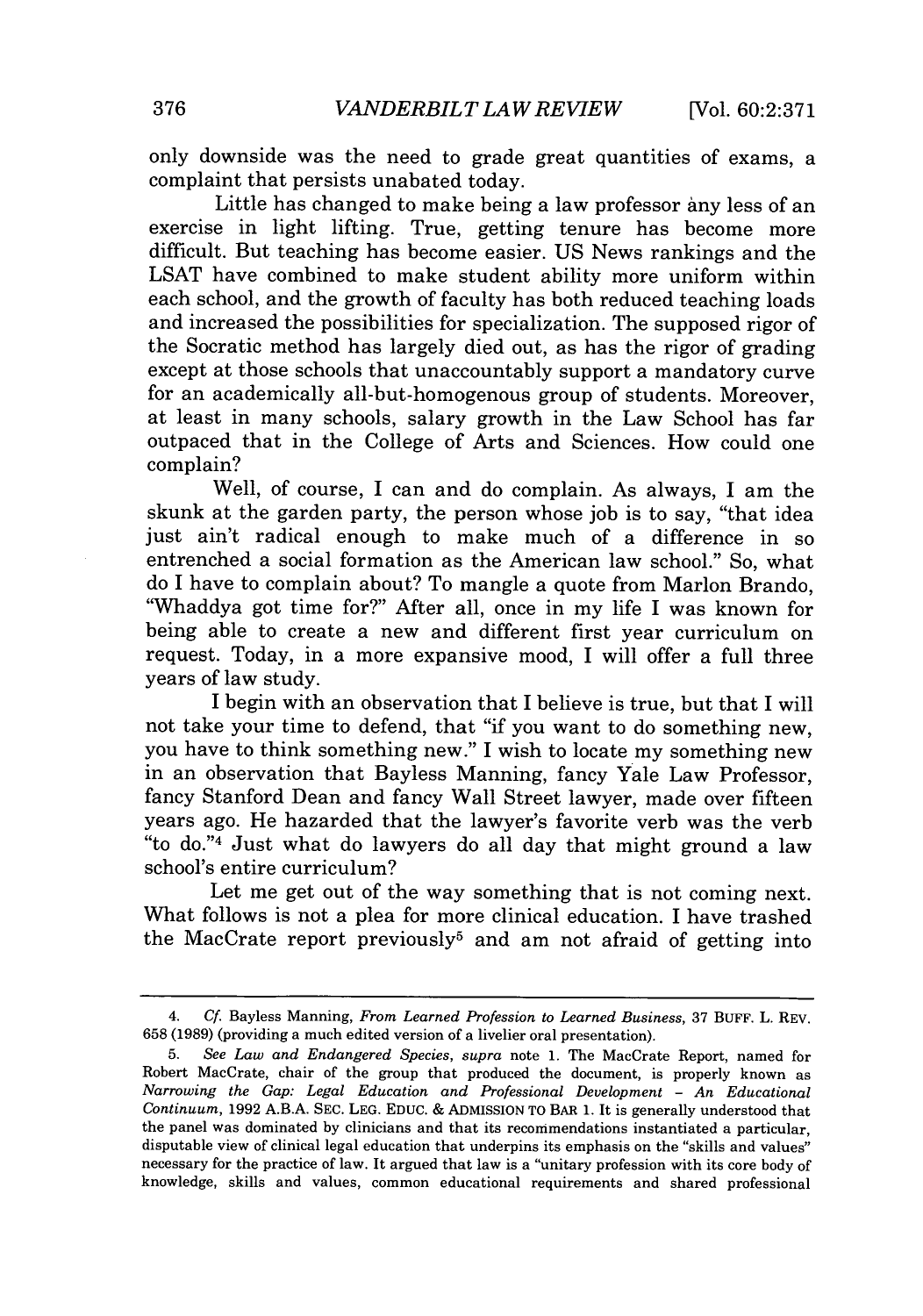further hot water with clinicians. Clinical legal education, as it is contemporarily delivered in most schools, has as its purpose both the salving of the conscience of liberal law professors and the amusement of students with short attention spans and a fear of having their values compromised. The sanitized version of practice to which we expose our students in our clinics is captured by the following, crucially imperfect, analogy: clinical legal education is to what lawyers do as a good night kiss is to the best night of sex you can imagine. Good lawyers are passionate and sweaty. Their work goes hot and heavy, on and on, without enough sleep. Unfortunately, however, the practice of law, *pace* W.H. Auden,<sup>6</sup> has nothing to do with love or even lust, unless it be the lust for money. Nor is it an heroic activity. Lawyers are significantly less like the ethically reflective practitioner of the clinical literature, than like the Greek god Charon, ferrying souls across the rivers of Hate, Woe, Forgetfulness, Wailing and Fire, hopefully to the Elysian fields, but oft times to a much less hospitable place. And don't forget to bring the coin to pay the ferryman or you will not even get in the boat!

So in the pursuit of the verb "to do," let me start with what lawyers don't. They don't do much appellate work and they don't do much trial work. Except for new associates, they don't do much legal research and writing, and no one would confuse memo writing, which they don't do, with the endless letters giving unwelcome advice to a client, or worse, the detailed reports of events that didn't lead to closing on a matter that a client cares about, which they do do. On the further down side, lawyers do go to lots of inconclusive meetings, do a lot of discovery, prepare lots of documents, and in between spend lots of time on the phone or sending and receiving e-mail. They also spend much time on planes, in cars, in hotel rooms, eating bad takeout, schmoozing with public and private officials whose blessing or money a client needs, and, of course, not getting enough sleep. They are themselves bureaucrats busy satisfying the needs of public and private bureaucracies (including their own law firms, it should be remembered) for obeisance, paper, and the diminution of the fear of things that go bump, either in the public press or in the dark of night. No one would do this job if paid only in course credits, much less pay tuition for the pleasure.

Thus, if one is going to make something out of Bayless Manning's aphorism, one must abstract somewhat from what lawyers do as a daily matter. Such abstraction is commonly known as theory

standards." *Id.* at 86. From this litany the only assertion that might withstand empirical analysis is that of "common educational standards," and even that assertion is dubious.

<sup>6.</sup> *See* W.H. AUDEN, *Law Like Love, in* THE COLLECTED POETRY OF W. H. AUDEN 74 (1945).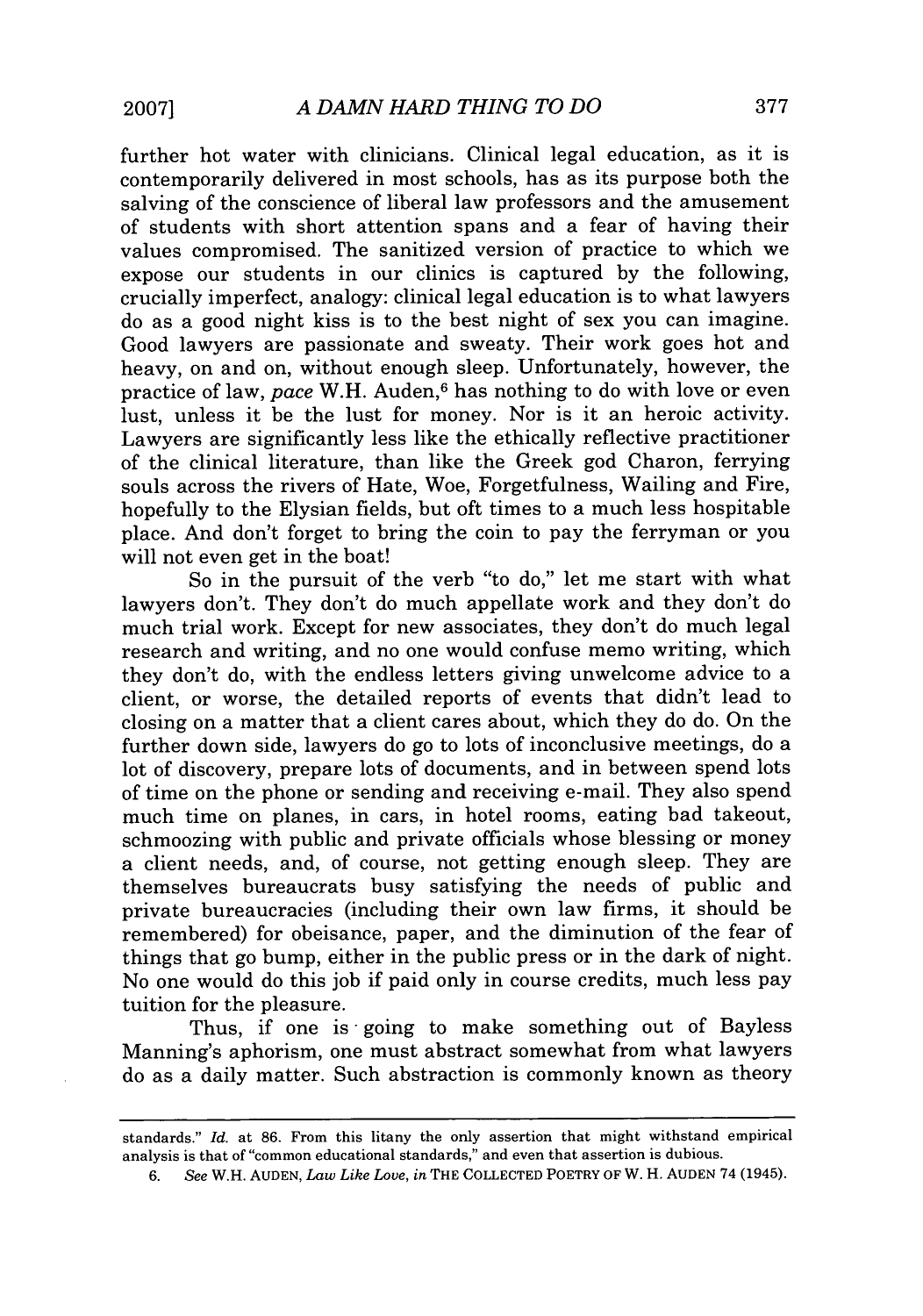-descriptive theory, not the normative swill that passes for theory in law school classrooms and journals. Descriptive theory is often captured in images. My favorite positive image of a lawyer at work is not that of Charon in his boat, but of a wilderness trail guide leading people though a thicket, some rough terrain with many switchbacks and perhaps some swampy areas, to a desired destination  $-$  sometimes a quiet lake, other times a mining claim, still other times just to the other side of the forest. In doing such work, the guide needs to know a good deal about what the client wants and even more about the local rocks, rivers, flora, and fauna. Only for lawyers, none of the terrain is picturesque and none of the fauna, cute. The terrain is bureaucratic and the bureaucrats in it, whether public or private, are likely to be indifferent to the client's passing and not particularly cuddly.

Note, there is nothing in this image close to classroom law. This omission is intentional. Somewhere between the foreground of client needs and the background of social institutions may be found some legal doctrine, the stuff that no matter what we say, we actually teach, because we regularly test. Sometimes this layer of rules is relatively thick-I think of the rules of law in tax practice as being relatively thick in this sense. Sometimes it is quite thin—I think of the rules of law in much corporate practice in this sense. Sometimes lawyers use the rules of law to bridge the gap between the client and the institutions-I think of the bulk of criminal practice in this sense. Other times the rules of law are used to avoid that gap—I think of much of securities practice in this sense. But I never think of the role of law as rule in practice in any classroom sense, for the structure of practice-background of institutions, foreground of client circumstance and mid-ground of rule systems of varying thicknesses is not to be captured in the normative justification by doctrinal elaboration that is the common content of the law school classroom. Rather, Bayless Manning's language best captures the role of legal rules in law practice: Lawyers do things with rules, but only when rules turn out to be useful tools to the project at hand.<sup>7</sup> Thus, as my colleague, Milton Kaplan, theorized many years ago in a piece that deserved to be published in a less obscure place, the practice of law can be seen in the image of a checker board—black squares, law; white squares, not law.<sup>8</sup> Lawyers move across the board stringing moves together in whatever order the problem presents—for example, white,

<sup>7.</sup> For a dissimilar use of the same metaphor, see WILLIAM TWINING & DAVID MIERS, How TO Do THINGS WITH RULES: A PRIMER OF INTERPRETATION (1976), a work that is intentionally modeled on J.L. AUSTIN, HOW TO DO THINGS WITH WORDS (1962).

<sup>8.</sup> Milton Kaplan, *The Colonia and Fudalia Tapes: Dialogues on Legal Change and Shelter for the Urban Poor,* 1 URB. L. *&* POLY 349, 379-80 (1978).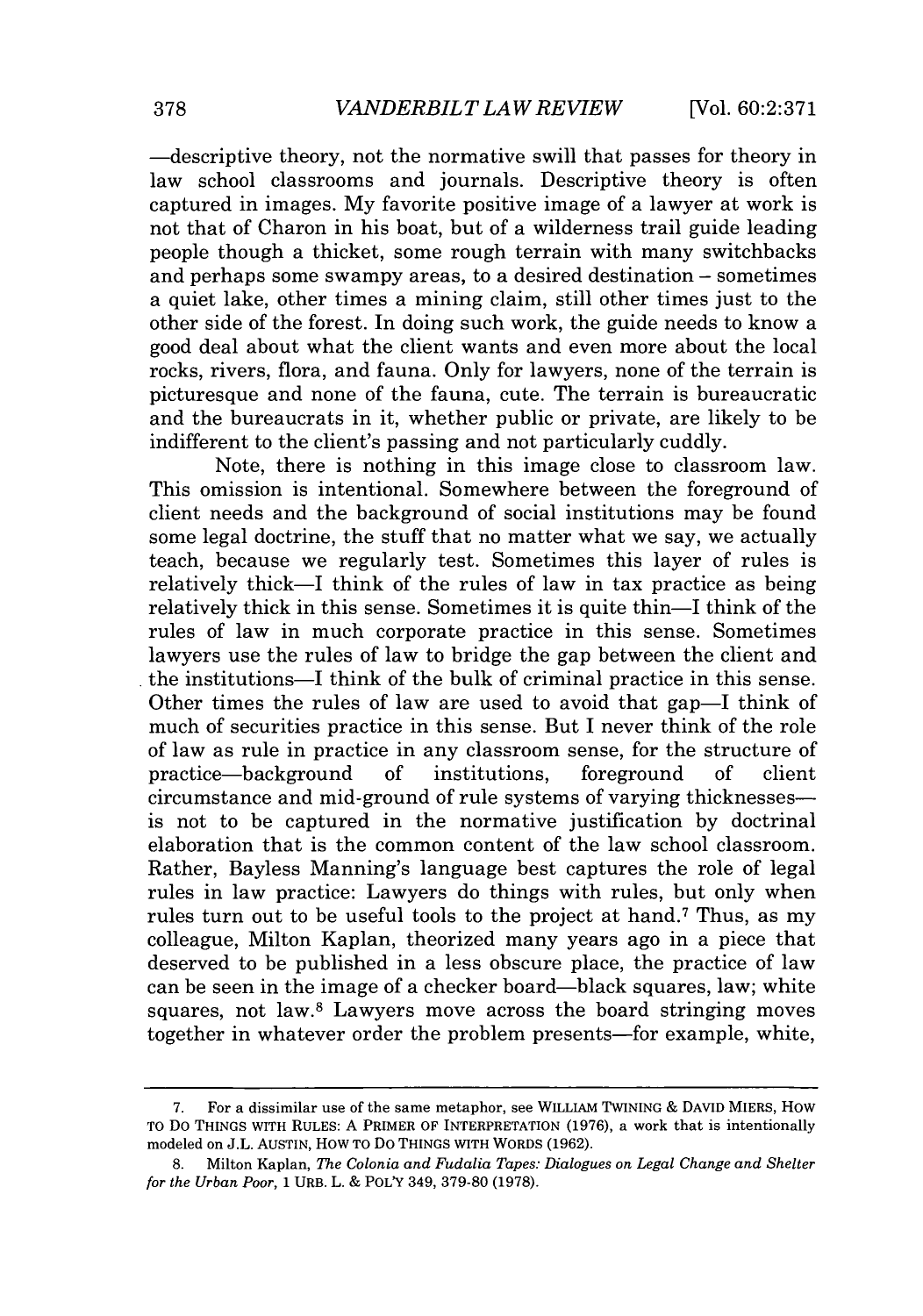white, white, black, white, black, white-and almost any other conceivable sequence, limited only by ethical rules against bribery and excessive self-interest.

The first year categories are not very helpful in filling out the image of the practicing lawyer either as trail guide or as checker player. The most helpful is Civil Procedure, but to the extent that course is about anything, it is about orderliness; thus, it would make more sense were it combined with the untaught, purely procedural part of criminal procedure and the procedural part of administrative law. The great questions of personal jurisdiction, collateral estoppel, the process that is due, and federal-state relations are much less tied to the doing of procedure than is the study of proof, especially relevance, which is never included in the course. Torts, beyond the simple notion of wrong, and so standard of care, is of no general use in most practices, and Contracts, actually the law of incomplete or missing documents, is useful only for questions of interpretation and performance, which are seldom, if ever, the centerpiece of the law school course. Property is a grab bag held together by a final exam; Criminal and Constitutional Law, excursions into political theory, when not simply occasions for disciplining the rhetoric of political life by studying examples of its use. The course in research and writing is useful only to the extent that it is preparation for the experience of intense boredom, admixed with the terror of not understanding what one is doing, that is an associate's position in a bad law firm.

Upper-division courses fit better with the notion of lawyer as wilderness guide, at least if one appends to the image the fact that there are all sorts of highly specialized guides, depending on where a client wants to go. Some existing courses track real legal practices quite well, at least as far as the narrow rule content of that practice is concerned. Federal Taxation is a good example. Environmental Law, unfortunately a dying practice area, is another. Labor and Employment Law tracks some lawyers' practices, or at least it would if a heavy dose of counseling directed at avoiding law were central to it. At the other extreme, Administrative Law, Constitutional Law, Conflict of Laws, and Federal Jurisdiction track no legal practice. In between are all sorts of courses that contribute to one or another legal practice. Corporations is a modestly helpful underpinning to a corporate practice, but not as important as would be a course in financing business activity, a distant relative of the Corporate Finance course. Health Law might track part of a practice were it to spend lots of time on insurer and governmental reimbursement, though even then it surely would miss all of the employment issues. And Family Law might track a discrete practice, if it did not avoid all of the very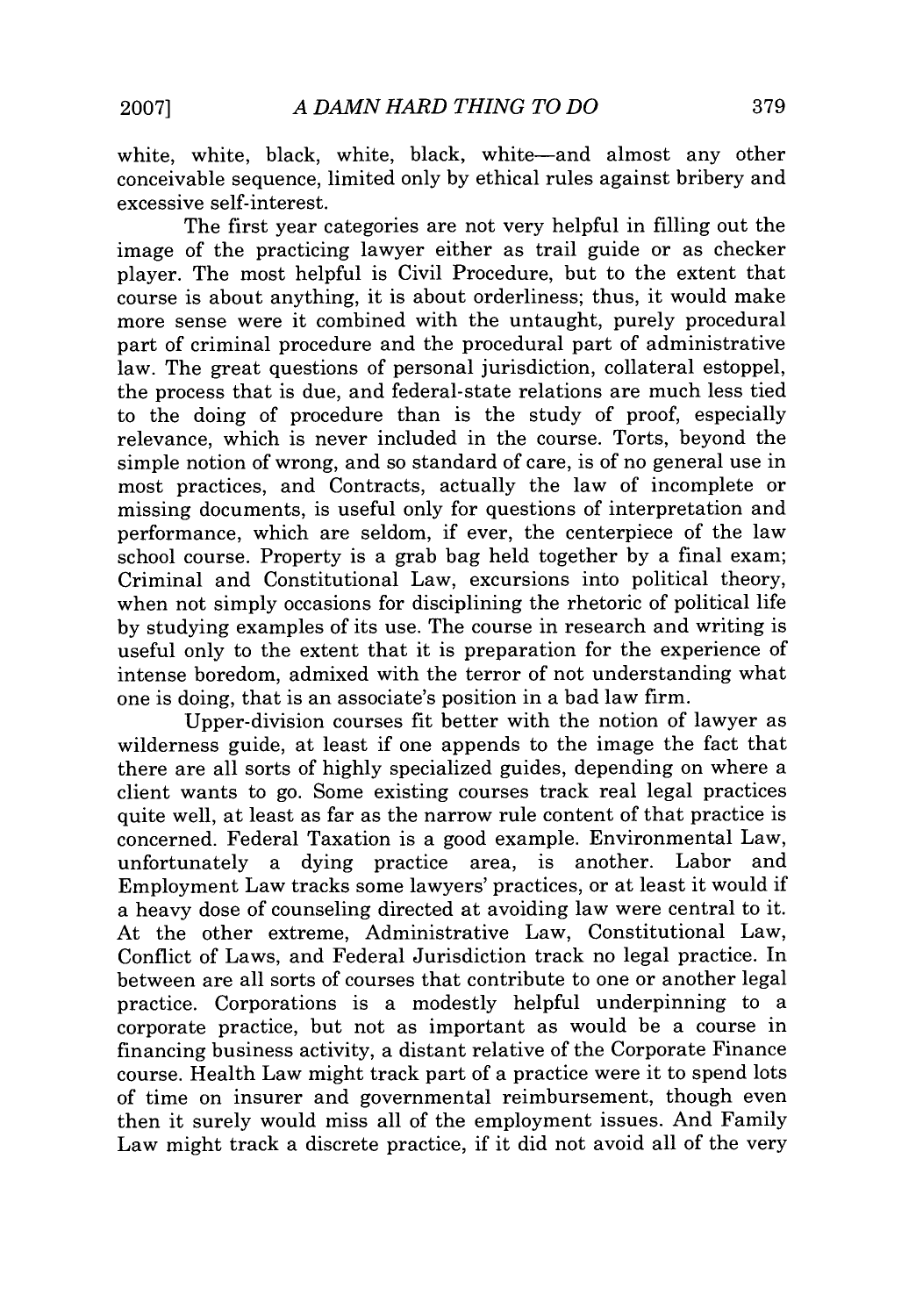complex issues about finances that are crucial for all clients who darken the family lawyer's door.

By now my empirical point ought to be apparent. Even the upper division courses that track the identifiable practices—in the sense of both clients' typical problems and lawyers' routine activitiesdo not do this very well, though some will manage to examine rather exhaustively some narrowly rule bound aspects of the area in question. However, the only "to do" that holds many of them together is the "to take an exam on this swatch of doctrine without more than a passing consideration of the socio-economic background or the detailed foreground that is a typical client." And the first year courses offer no recognizable theory that might explain the contours of the practices that are touched on in the upper division. Thus, what is really wrong with law school is that its category system offers little theory in the classic social science sense. That is, law school is full of normative theory that tends to reify the prejudices of either the law or the law professor and little practice. Practice, in this sense, would be the systematic examination of how theories about the practices of lawyers might work out by exploring in significant depth the actual practices of lawyers.

If the old categories are not very helpful and so need to be abandoned if one wants to try to change legal education significantly, the question of what ought to be substituted in their place is surely a question on the mind of every reader who has not already decided that I should be either shunned or tarred, feathered, and ridden out of town on a rail. In truth, I am not terribly interested in this subject any more. I cannot imagine that whatever would be substituted for the old categories could be any worse than what we have now. So, as long as a school tried to fill the first year with theories about the practices of law and the second two with some representative practices in which lawyers make the comfortable living to which most students aspire, and as long as the school made clear that an intensive exposure to any one such practice would be helpful in whatever area a student eventually pursues, I would be pleased to watch what would transpire. But, I know that no one will take me even modestly seriously unless I offer some concrete suggestions. So, here goes this month's law school curriculum, catalogue ready.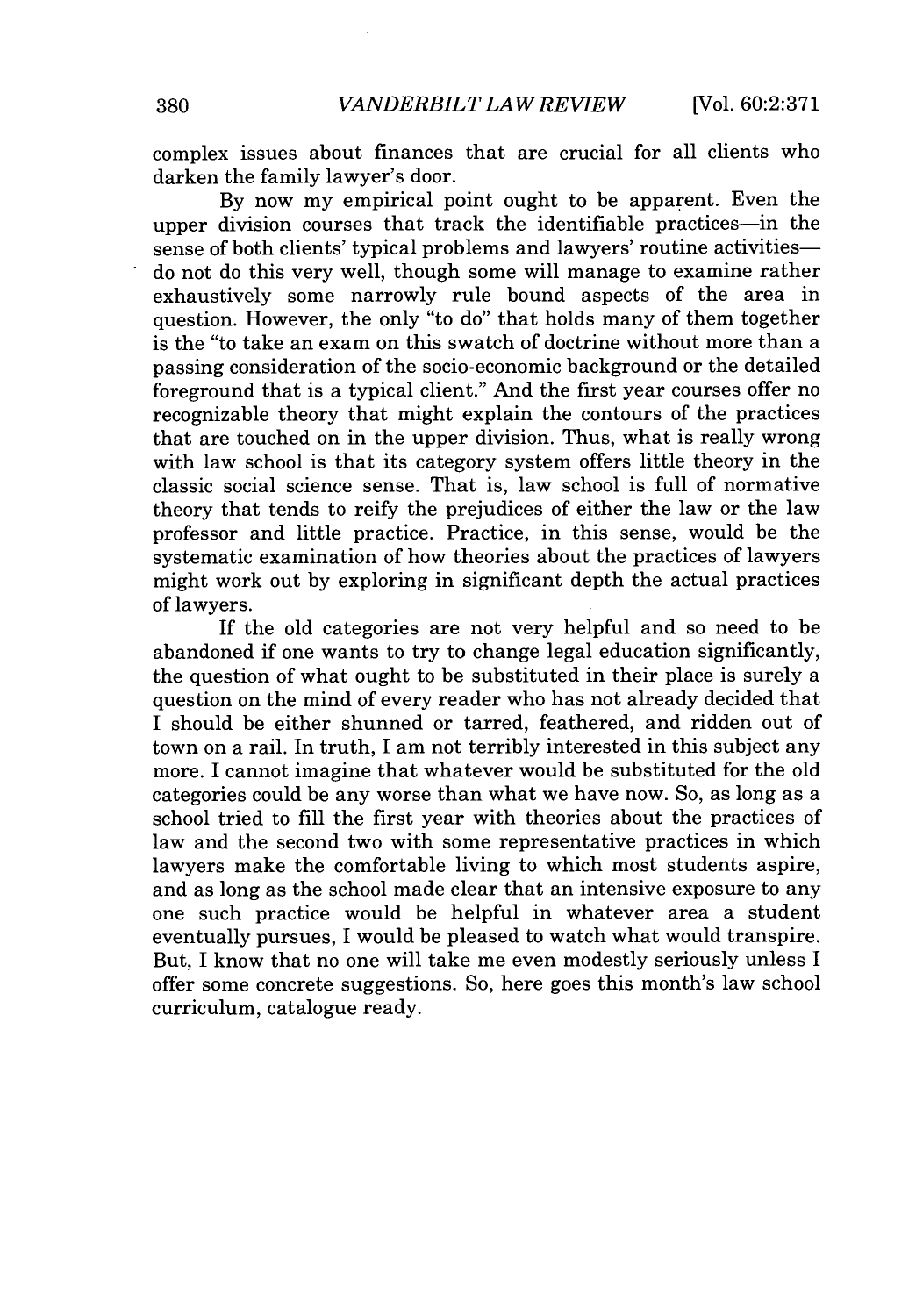First Year

## Fall Semester

- \* Doctrinal Structures. How bodies of law are typically organized, whether common law or statute, with special emphasis on recurrent patterns and significant variants.
- Doctrinal Tools. The basic building blocks with which legal arguments are made, including distinctions such as public/private, rule/standard, rule/exception, and concepts such as estoppel, laches, unclean hands, and especially the contextual appropriateness that is the notion of wrong.
- Backgrounds: Bureaucracies. An exploration of the basic ordering principles that underlie the most common organizational structures of public and private institutions, with special emphasis on incentives not to act.
- \* Backgrounds: Money. A detailed examination of the economic structure of the United States, with special emphasis on financial institutions of all kinds.
- \* Backgrounds: Social Inequality. A detailed examination of the social structure of the United States, with a special emphasis on the middle classes.

## Spring Semester

- \* Doctrine in Detail. A single, conventionally defined doctrinal area, chosen for the convenience of the instructor, examined for the purpose of exploring the extent to which this area follows the structures and tools explored in the first semester.
- Order. The commonality of procedure across legal institutions, as well as that involved in such legal activities as the closing of a major purchase or credit agreement and the operation of a representative legislature in a party system.
- Practices: Routine. The daily activities of lawyers, including drafting from models and developing plans for action.
- Practices: Differentiated. The structure of the bar and of a selection of practice areas within it.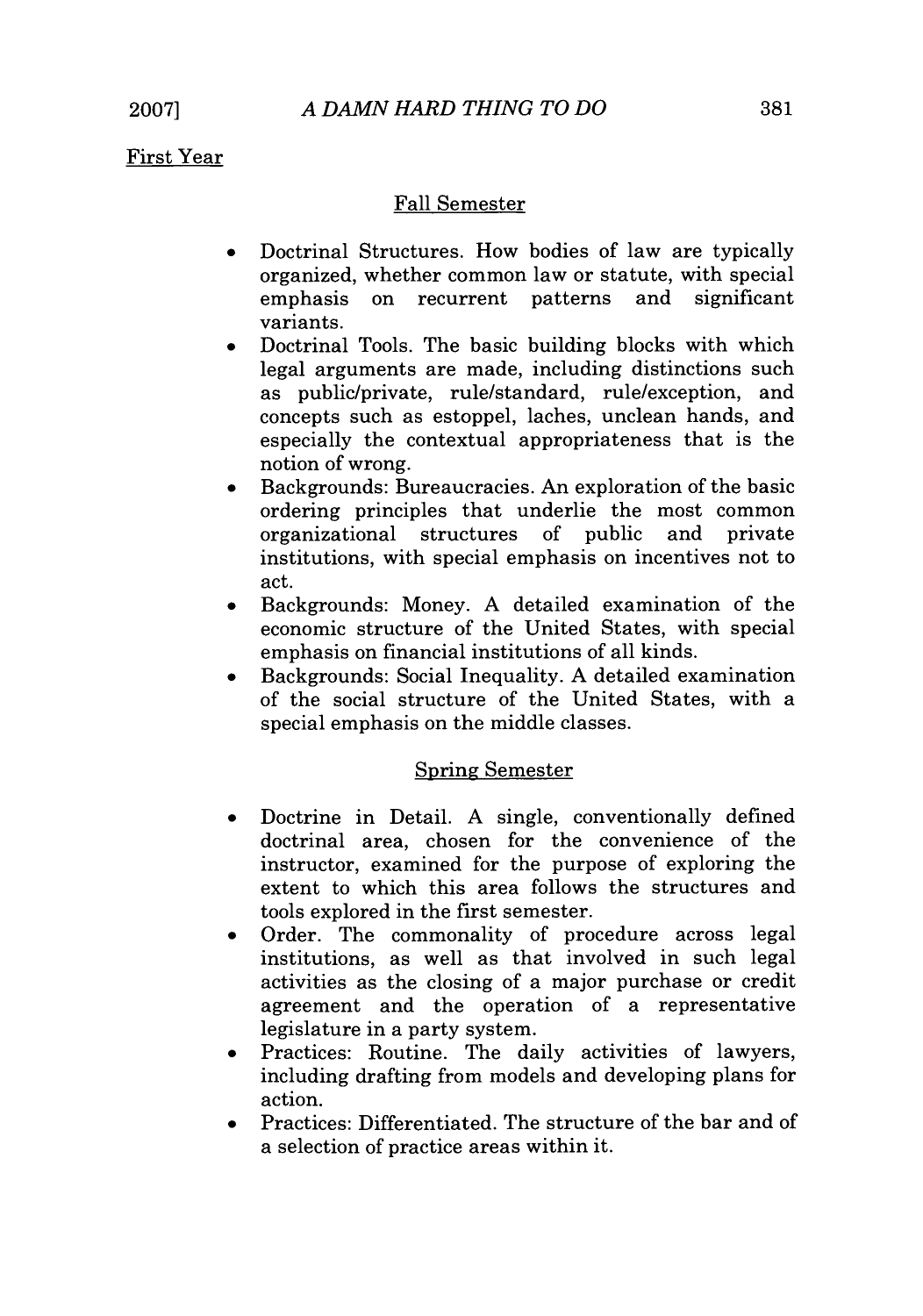Writing. Client letters (writing law for non-lawyers) and representative legal documents will be prepared until the student is capable of journeyman work. Individual students will be required to continue this course in future semesters until students achieve an appropriate level of competence.

#### Second Year

#### Fall & Spring

- Practice I. A single conventionally defined practice area, explored in detail, including the necessary additional social and economic background and specialized doctrine, with an emphasis on the common practices of lawyers specializing in that area. Representative transactions will be reviewed in detail and at length, utilizing actual practice materials. Preparation of documents appropriate to the particular area of practice will be required.  $(12 \text{ credits over } 2 \text{ semesters})^9$
- Practice II. A single conventionally defined practice area, explored in detail, including the necessary additional social and economic background and specialized doctrine, with an emphasis on the common practices of lawyers specializing in that area. Representative transactions will be reviewed in detail and at length, utilizing actual practice materials. Preparation of documents appropriate to the particular area of practice will be required. (12 credits over 2 semesters)
- Self-Teaching Doctrine. Using the knowledge of the structures and tools developed in the First Year, students may select areas of doctrine that traditionally appear on state bar exams for self-study and short answer examination. (1 or 2 credits each: 3 credits per semester)

<sup>9.</sup> I would insert in this and similar courses a clinical experience for all students were it not the case that the bar would go postal if law schools were to begin offering clinics in areas where fees are regularly charged, if not earned, by numerous of its members. I find it interesting, even hopeful, that one of the participants in this conference, Nicholas Zeppos, the University's Provost and a member of the Vanderbilt law faculty, suggested the establishment of such fee generating clinics on the model of chinical practices in medical schools.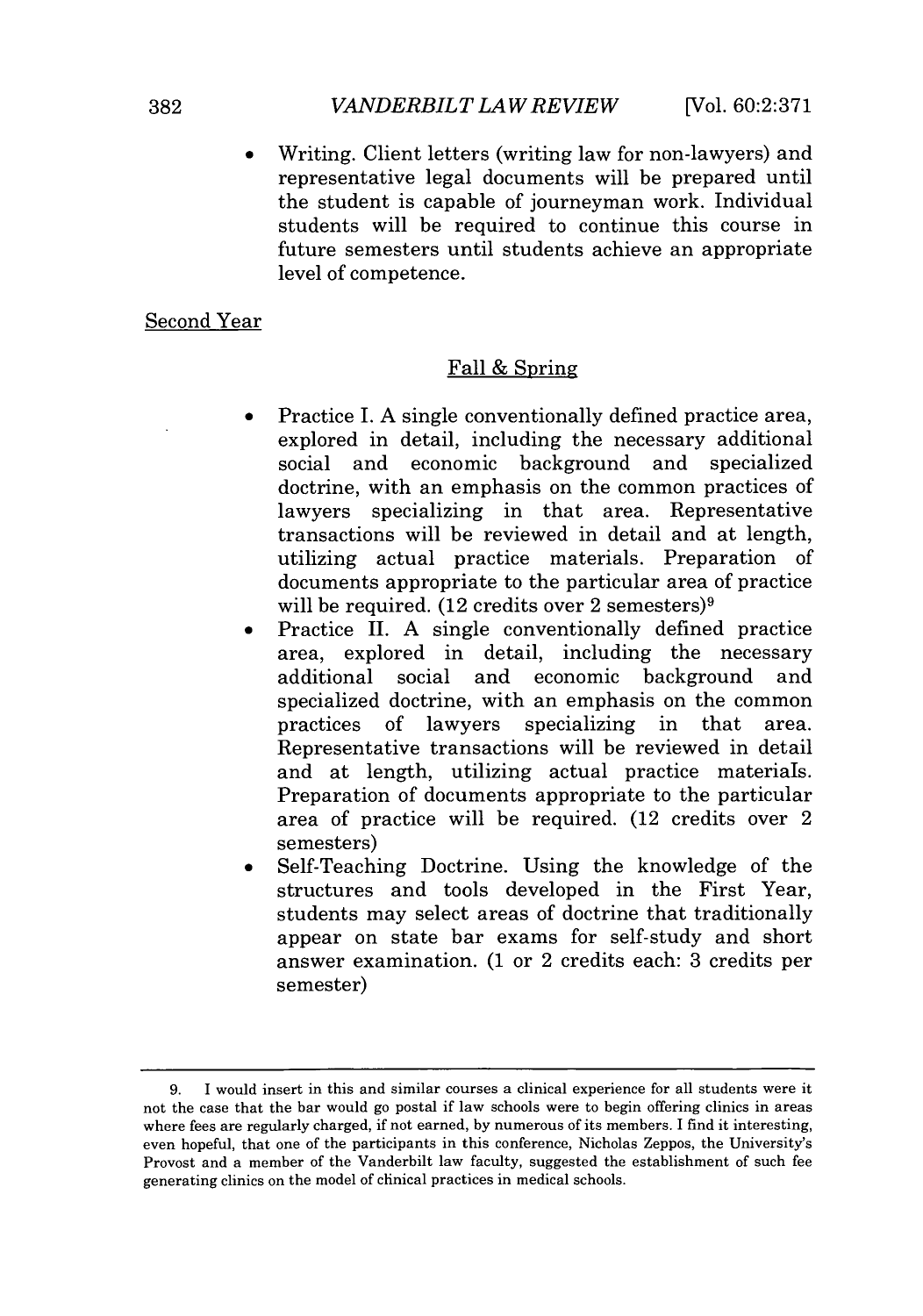By this point, it should be painfully obvious that the two-year sequence I have laid out proceeds generally from theory to practice, with only the modest deviations of a simple writing course in the second semester of the first year and the self-teaching courses for bar exam preparation purposes during the second. It ought also be apparent that there is more real theory in this curriculum than in the entire three years of law school today. It is "academic" with a vengeance, just not academic as theory types today use that loaded word or as students use it to disparage our efforts. Personally, I would reverse the sequence and build theory out of practice examples, but there is much to be said for dealing didactically with things that can be dealt with didactically, and besides, my preferred ordering would bring more anxiety to many first year students than even is the case [today.10](https://today.10)

It ought also be reasonably obvious that after these two years the necessary part of any law student's education would be complete. Not that it will turn out to be so, as Preble Stolz made clear years ago; $11$  the transition costs of going to a two-year law school are more than any law faculty can support. Given that we cannot get rid of the appendix that is the third year, I don't think it matters much what gets taught in it. But, to finish my job, I will simply say that my third year would consist of either Practice III, or for those students who fell in love with either Practice I or II, an advanced version of their love, plus another year of Self-Teaching Doctrine and whatever stuff from the old curriculum that had to be preserved as a matter of political compromise with late-middle-aged faculty.

So, as I suppose you have figured out by now, Gerhard Casper was right. I am a revolutionary. But, I have no interest in exterminating the kulaks. I truly believe that the kulaks can be reeducated, and not in the Maoist sense either. I have re-educated myself before, and it has been the most fun of my entire academic career, other than the occasional summers or parts of sabbaticals when the writing has gone well. But whether or not you agree about re-education, much less find my curriculum intriguing, I think I have demonstrated the way in which the greatest impediment to the reform

<sup>10.</sup> I should note that I am beginning to believe that this is not the case for a growing portion of law students at other than the fanciest law schools. Those students who fail to earn the gold ring of acceptance at one of the fifteen or twenty law schools that claim that in a wellrun world they would be included in the top ten, the reward always proffered during seventeen to twenty years on the academic treadmill exude a "teach me, I dare you" attitude. It is possible that this attitude can most readily be undermined by eschewing theory until practice is well understood.

*<sup>11.</sup> See* Preble Stolz, *The Two-Year Law School: The Day the Music Died,* 25 J. LEGAL EDUC. 37 (1973) (describing the rejection of an ABA proposal that would have authorized law schools to grant degrees to students completing two years of study).